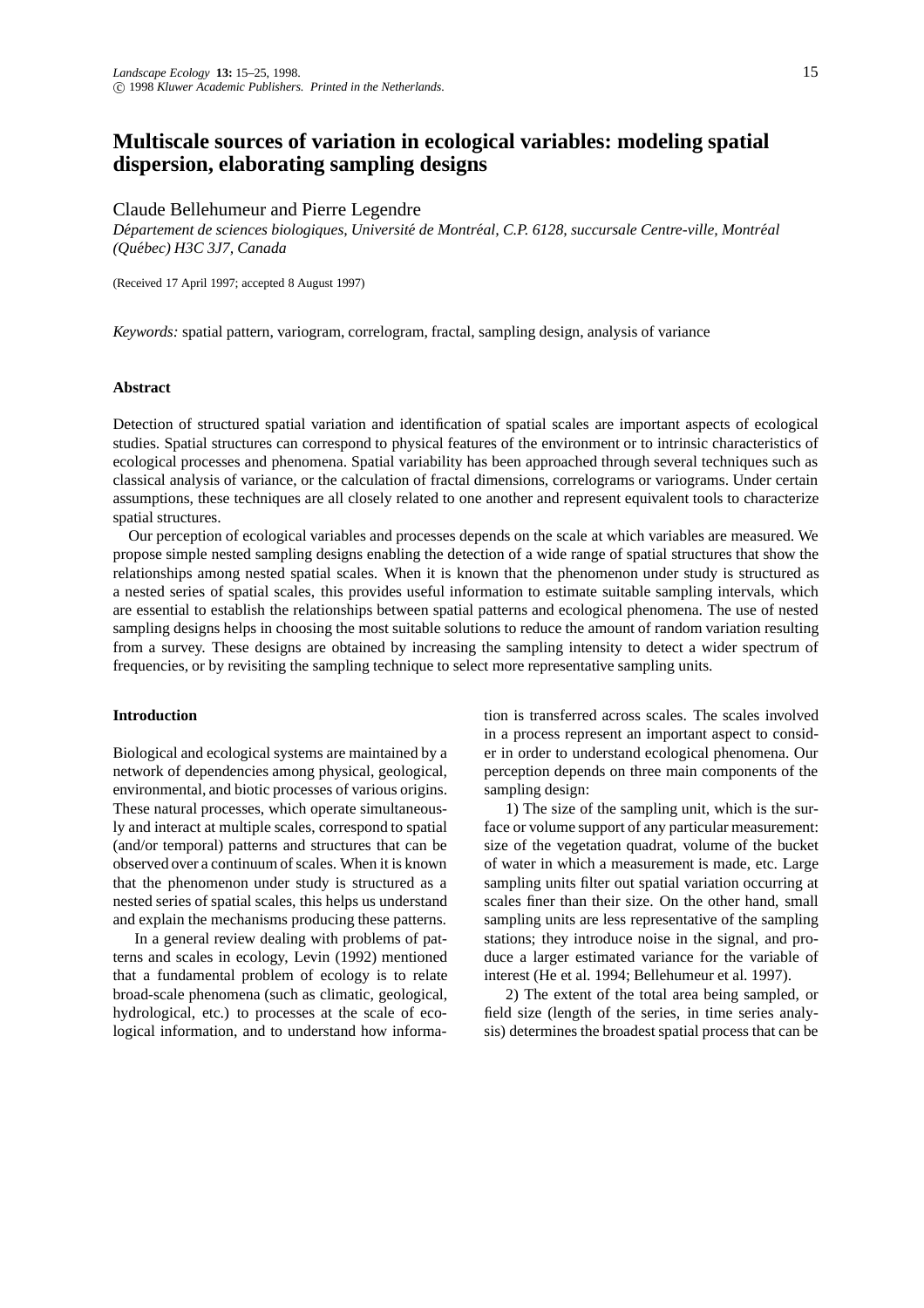detected (He et al. 1994). It also influences the relative importance of each of the various spatial scales detected. For example, climatic phenomena can contribute strongly to shape dispersion patterns in vegetation surveys covering very large areas, whereas biological phenomena become more important in surveys of small extent.

3) The sampling interval (lag, in time series) is the average distance between neighboring sampling units.

Several techniques have been developed for the description of spatial patterns of populations and ecosystems (Legendre and Fortin 1989; Levin 1992). The first studies concerned with spatial heterogeneity and spatial variability used classical analysis of variance to measure the relative importance of variance components corresponding to distances among sampling stations and to test the hypothesis that a phenomenon exhibits a spatially random pattern (Greig-Smith 1952; Platt and Filion 1973; Lewis 1978; Ludwig and Goodall 1978). Using techniques previously developed in geography, Sokal and Oden (1978a and 1978b) introduced, in population studies, the use of spatial correlograms based upon Moran's *I* and Geary's *c* coefficients. Several studies have also measured the Fourier spectrum of frequencies to characterize spatial variance components (Renshaw and Ford 1984). Burrough (1987), Legendre and Fortin (1989) and Rossi et al. (1992) introduced geostatistical concepts in ecology and used variograms as a tool for spatial characterization. Most applications of geostatistics have dealt with ore reserve estimation in the mining industry (David 1977; Journel and Huijbregts 1978), but these statistical techniques are now widely used in several other disciplines (Cressie 1991). The fractal dimension *D* is another commonly-used measure to study features of spatial dispersion (Milne 1991; Palmer 1988; Burrough 1981).

The purpose of this paper is to show that under certain assumptions, these techniques and concepts are all closely related and constitute equivalent tools to characterize spatial structures. We will suggest simple sampling designs enabling the detection of a wide range of spatial structures and showing the relationships between nested spatial scales.

As test cases, we will study: (1) the density of a tree species, *Macaranga lowii* (Euphorbiaceae), in 10 m  $\times$  10 m quadrats in a tropical rain forest plot of Malaysia; (2) counts of the bivalve mollusks *Macomona liliana* and *Austrovenus stutchburyi* in 10 cm-diameter sediment cores collected along six 150m-long transects on the sandflat of Wiroa Island in the Manukau Harbour, North Island of New Zealand.

### **Materials**

A tract of mapped forest, located at  $102^{\circ}18'$  W and 2°55' N, was established in the Pasoh Reserve, Negeri Sembilan, Malaysia, to monitor long-term changes in a primary forest (Kochummen et al. 1991). The forest tract under study is a rectangle 1 km long in the eastwest direction and 0.5 km north-south, for a total of 50 ha. The survey enumerated all free-standing trees and shrubs at least 1 cm in diameter at breast height, positioning each one by geographic coordinates on a reference map, and identifying the species. We reorganized the data set in quadrat units and calculated tree densities (number of trees per square meter in each quadrat) corresponding to square quadrats of 100 m<sup>2</sup> (10 m  $\times$ 10 m quadrat sizes). This data set contains exhaustive information about tree locations; so it allowed us to simulate various sampling designs. These data have been analyzed in more detail by He et al. (1994, 1996, 1997) and by Bellehumeur et al. (1997).

In December 1993, three sites were selected on the Wiroa Island sandflat, on the northeastern side of Manukau Harbour, within the security zone of the Auckland Airport, New Zealand. This sandflat has an extensive mid-tide area 1 to 2 km wide; sediment is composed of well-sorted fine sand and is bivalve dominated. At each site, two directions were selected, one parallel and the other perpendicular to the main hydrological gradient (tide). Transects 150 m long were established in each of these two directions, crossing at their mid-point. Along each transect, 61 sediment cores, 10 cm in diameter, were obtained following two sampling intervals: (1) every five meters, that is, at positions  $0 \text{ m}, 5 \text{ m}, \ldots, 145 \text{ m}, 150 \text{ m}$  along the transect; and  $(2)$  at one meter after each of previous sampling units, that is, at positions  $1 \text{ m}$ ,  $6 \text{ m}$ ,  $\ldots$ ,  $146 \text{ m}$ along the transect. The sediment was sieved and the bivalve mollusks found therein were counted (specimens larger than 4 mm of species *Macomona liliana* and *Austrovenus stutchburyi*). To study the spatial dispersion of these mollusks, the three transects parallel to the shoreline on the one hand, and the three perpendicular transects on the other (tide movement direction), were combined, making up two distinct data sets representing the main hydrological directions. These data have been analyzed in more detail by Hewitt et al. (1997).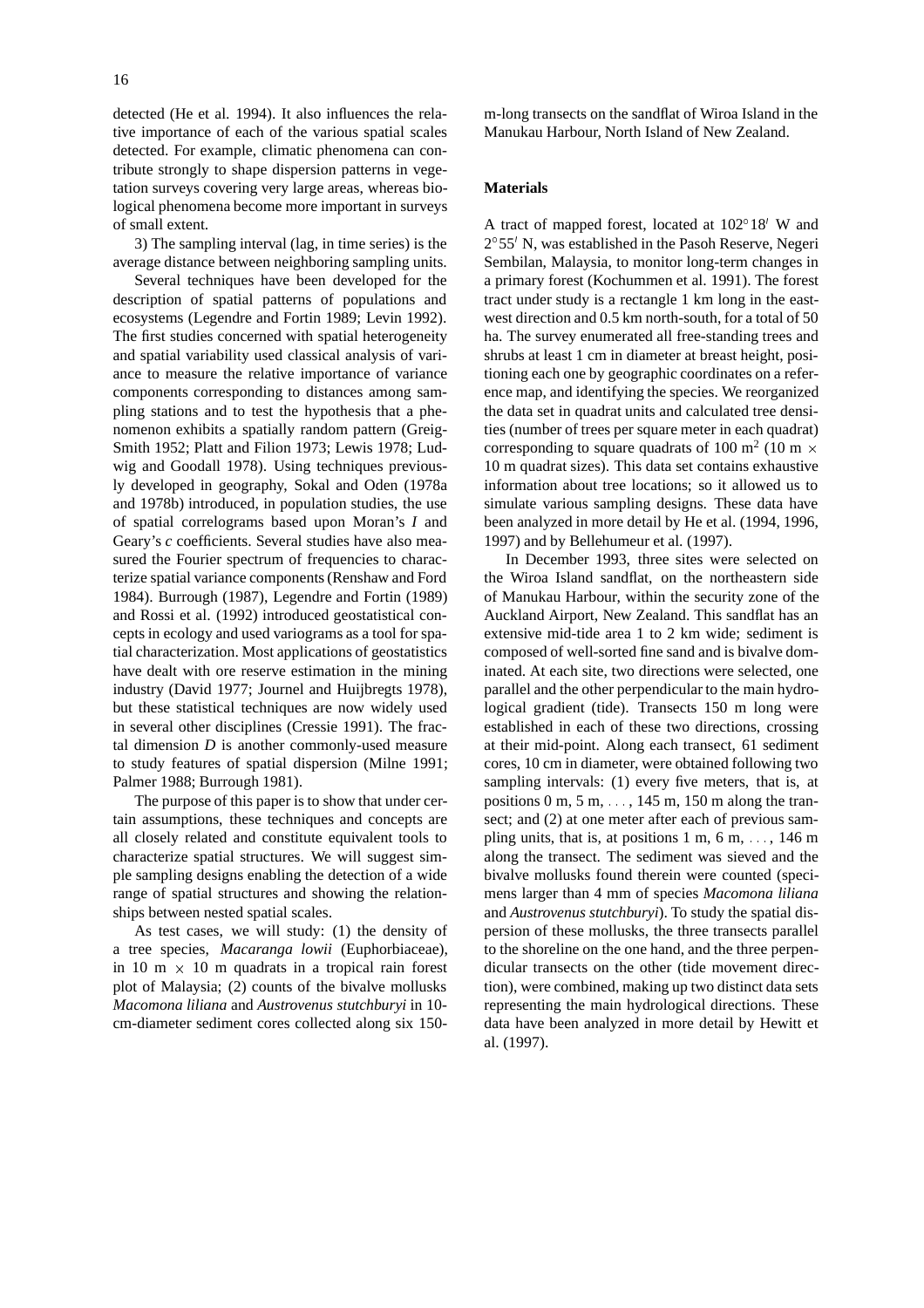# **Measures of spatial dispersion and spatial heterogeneity**

Ecologists conducting surveys in geographic space are often interested in measuring the spatial heterogeneity of the variables of interest (Dutilleul and Legendre 1993). Spatial heterogeneity indicates spatially structured variation, whereby we can expect zones of aggregation of high values and other zones of low values. Heterogeneity contrasts with the concept of homogeneity, which indicates that there is no local differentiation, that zones of low and high abundance cannot be identified, and that there is no tendency for neighboring areas to be more similar than distant areas. Notice that homogeneity does not mean 'no variation'. Important variation is possible, but no spatial organization of values can be recognized.

As pointed out by Dutilleul (1993), while nature appears clearly heterogeneous, the scales at which spatial heterogeneity is identified vary widely. As mentioned above, our perception of spatial scales depends on the sampling design (i.e., the size of the sampling units, the extent of the study area, and the sampling interval). Even if the true spatial distribution can be called heterogeneous, the information available may look like noise on a map, leading to the perception of a homogeneous phenomenon. The search for structures revealing spatial heterogeneity has led to the development of several mathematical techniques and sampling designs.

## *Classical analysis of variance*

Surveys can be hierarchically organized, suggesting the application of classical analysis of variance using a nested (or hierarchic) design to estimate the components of variance associated with different spatial scales. Several scientific disciplines such as aquatic biology (Platt and Filion 1973; Lewis 1978; Pinel-Alloul et al. 1988; Troussellier et al. 1989), vegetation science (Greig-Smith 1952; Ludwig and Goodall 1978), geology (Garrett 1983), and pedology (Nortcliff 1978; Oliver and Webster 1986), have developed and used this type of approach. Nested surveys are constructed in such a way that the total population is subdivided into primary sampling units (lots, sites, or stations), which in turn are subdivided into secondary sampling units in which several determinations are made, representing the tertiary sampling units, and so on. Generally, the stations (primary sampling units) are separated by a distance chosen to represent a broad spatial scale of variation of the study variable; this distance, and the variation expected from it in the response variable, are assumed to be known *a priori*. The secondary level could represent a collection of replicate sampling units at the same location, to verify the representativeness of these sampling units, and the third level could represent replications of measurements to verify the precision of measurement devices.

The underlying model of nested variation is based on the notion that the spatial components of the population of interest are divided into distinct organization levels (Sokal and Rohlf, 1995, chap. 10; Oliver and Webster, 1986). Observations are viewed as the result of the nested contributions of the various levels. For *k* levels (random factors), the nested analysis of variance model is:

$$
Z_{ij...k} = \mu + A_i + B_{ij} + \dots + \epsilon_{ij...k} \tag{1}
$$

where  $Z_{ij...k}$  is the observed value of the *k*th unit in the *j*th class of level 2 and in the *i*th class of level 1. The observed value  $Z_{ij...k}$  is the result of deviations from a general population mean  $\mu$ , by amounts related to the spatial components of variability *A*, *B* and  $\epsilon$ .  $A_i$  is the deviation (random effect) between  $\mu$  and class *i*, representing values separated, for example, by the inter-site distances;  $B_{ij}$  is the deviation (random effect again) from the mean  $\mu_i$  of the mean of the *j*th subclass within the previous class of higher level. The quantity  $\epsilon_{ij...k}$ , which is a random error term, represents the deviation of the observed value from its class mean at the last level of subdivision. The model assumes that *A*, *B* and  $\epsilon$  are normally distributed, independent and unbiased with means zero and variances  $\sigma_A^2$ ,  $\sigma_{B \in A}^2$ ,  $\ldots$   $\sigma_{\epsilon}^2$ . The symbol  $\sigma_{B \in A}^2$  indicates that the variance is of level *B* within level *A*. The total variance is viewed as containing the components:

$$
\sigma_Z^2 = \sigma_A^2 + \sigma_{B \in A}^2 + \dots + \sigma_{\epsilon}^2 \tag{2}
$$

Traditionally, nested sampling schemes have been balanced, which means that the number of sampling units in each group of any level of the hierarchy is the same, although it may differ from level to level. Sample size at least doubles for each additional level. If the survey aims at characterizing the spatial dispersion over a wide range of spatial scales, the number of sampling units would become very large. In order to reduce the number of sampling units without an important loss of precision, Gower (1962)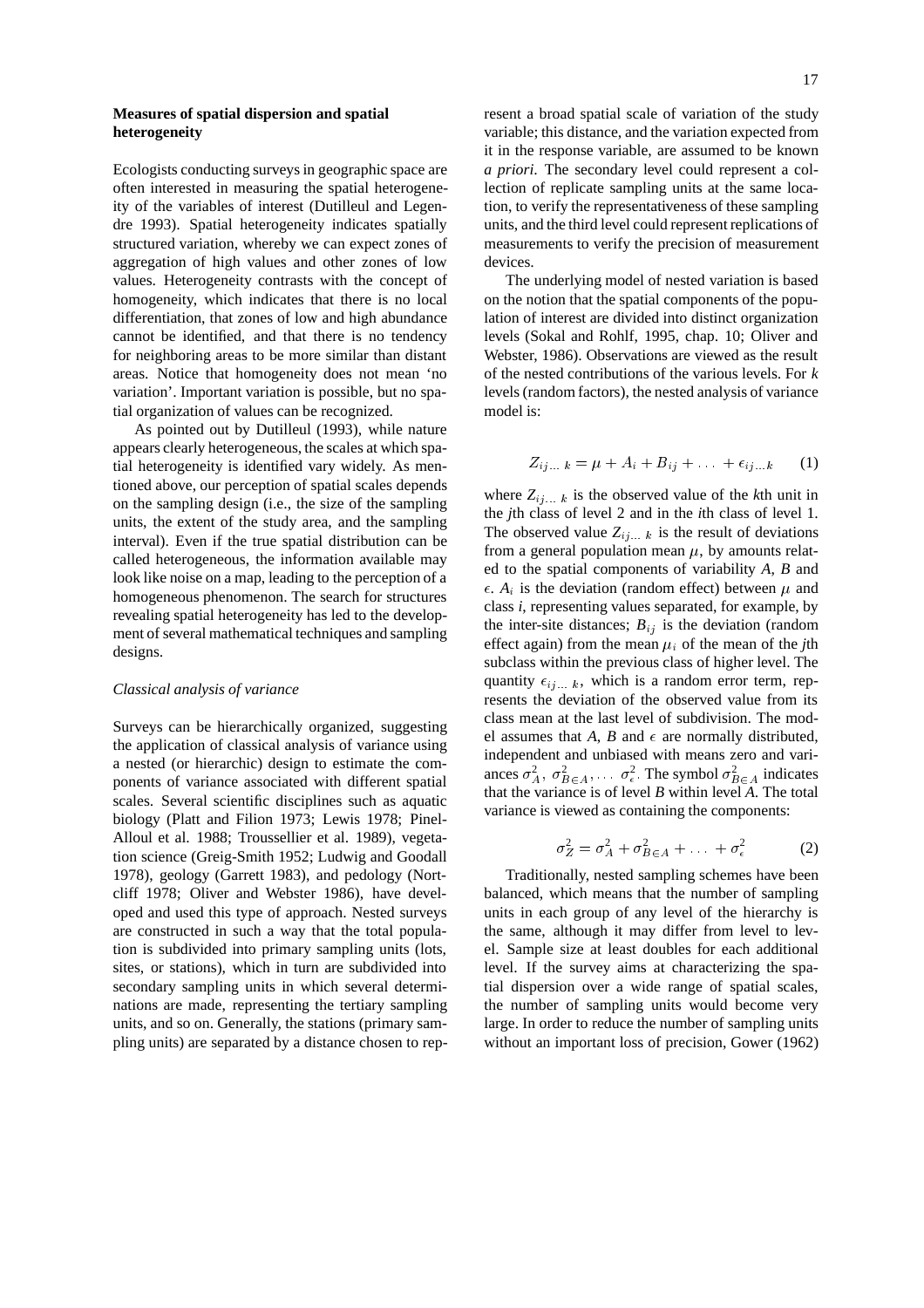introduced the notion of unbalanced sampling design, where economy can be achieved by replicating at only a portion of the sampling sites, at one or more levels (Oliver and Webster, 1986). This approach has been widely used in geochemical surveys (Garrett, 1983), in pedology (Nortcliff 1978) and in ecology (Shaw and Mitchell-Olds 1993). However, even with an unbalanced design, it remains difficult to design a survey exceeding three or four levels for the regional characterization of a phenomenon. For example, Nortcliff (1978) used a four-level sampling design characterizing spatial scales from 5 m to 500 m. The third and fourth levels (scales from 200 to 500 m) were defined by only four pairs of points which do not cover exhaustively the study area. So, generally the efficiency of the technique relies on an *a priori* knowledge of the spatial scales of the phenomenon to be studied. To reveal a wider range of spatial scales, surveys can be designed to allow the computation of spatial (or temporal) structure functions, such as variograms and autocorrelograms, where a sequence of data is compared to itself for various lags (geographic distances or time classes).

### *Geostatistics and autocorrelation structure*

Students of spatial structures belonging to several disciplines are using correlograms based upon Moran's *I* or Geary's *c* coefficients of spatial autocorrelation (Moran 1950; Geary 1954; Cliff and Ord 1981). On the other hand, the French school of geostatistics, led by Matheron (1965), developed the theory of regionalized variables which provides a means for analyzing the spatial variability of a variable distributed across a geographic area. A regionalized variable is an attribute that takes a value at every point of the study area. These values are considered to be realizations of a random function whose spatial distribution is characterized by the variogram. The variogram reveals the randomness (irregularity of values from location to location) and the structured aspects of the spatial dispersion. The empirical (semi-) variogram is defined as:

$$
\gamma^*(\mathbf{h}) = (2N(\mathbf{h}))^{-1} \Sigma [z(x) - z(x + \mathbf{h})]^2 \quad (3)
$$

where  $z(x)$  and  $z(x+h)$  are measurements of a given random variable at locations *x* and *x*+**h**, separated by the directional distance **h**, and *N*(**h**) is the number of pairs of sampling units considered in the given distance class. This calculation is repeated for different values of **h** and provides the empirical variogram which is a plot of the empirical values of variance

 $\gamma^*(h)$  as a function of distance **h**. The rate of increase of  $\gamma^*(h)$  allows one to characterize the continuity of the variable. Generally, the variogram tends to level off at a *sill* equal to the variance of the variable. The distance at which this occurs is referred to as the *range* of the variable. The range is the distance over which the sampling units are not spatially correlated any longer. The discontinuity at the origin (non-zero intercept) is called the *nugget effect*. It corresponds to the local variation occurring at scales finer than the sampling interval, including sampling error.

A variogram function is a theoretical model chosen to represent the spatial structure of a phenomenon and to perform estimations of unknown values. This inference is valid only if some hypothesis of stationarity can be fulfilled, representing conditions of application of the model. If the population mean and the spatial covariance are assumed to be constant over the study area, the variable under study is said to be second-order stationary (Journel and Huijbregts 1978, pp. 32–34). In other words: (1) the first moment (mathematical expectation)  $E[Z(x)] = m$  exists and does not depend on the sampling point locations; it is constant and finite for all  $x$  inside the study area; and  $(2)$  for each pair of random variables  $Z(x)$  and  $Z(x+h)$ , the second moment (spatial covariance):

$$
C(\mathbf{h}) = E[Z(x + \mathbf{h}) \cdot Z(x)] - m^2 \tag{4}
$$

exists and depends only on **h** and on the orientation of the distance vectors, but not on their positions in the study area.

Stationarity of the covariance implies stationarity of the variance and of the variogram, so that:

$$
Var[Z(x)] = E[Z(x) - m]^2 = C(0)
$$
  
\n
$$
\gamma(h) = 1/2E[(Z(x+h) - Z(x))^2] = C(0) - C(h)
$$

are the same anywhere on the surface ('Var' is the variance of classical statistics). Under the hypothesis of second-order stationarity, the variogram and the covariance are related and can define the correlogram  $\rho$ (**h**) (Journel and Huijbregts 1978; Rossi et al. 1992):

$$
\gamma(\mathbf{h}) = \mathbf{C}(0) - \mathbf{C}(\mathbf{h}) = \sigma^2 - \mathbf{C}(\mathbf{h})
$$
  
\n
$$
\rho(\mathbf{h}) = 1 - (\gamma(\mathbf{h})/\sigma^2)
$$
\n(5)

So,  $\rho(\mathbf{h}) = 1$  – Geary's *c* coefficient of spatial autocorrelation (Geary 1954). The variogram, covariance, Geary's *c* coefficient and correlogram represent equivalent tools to characterize spatial structures under the hypothesis of second-order stationarity.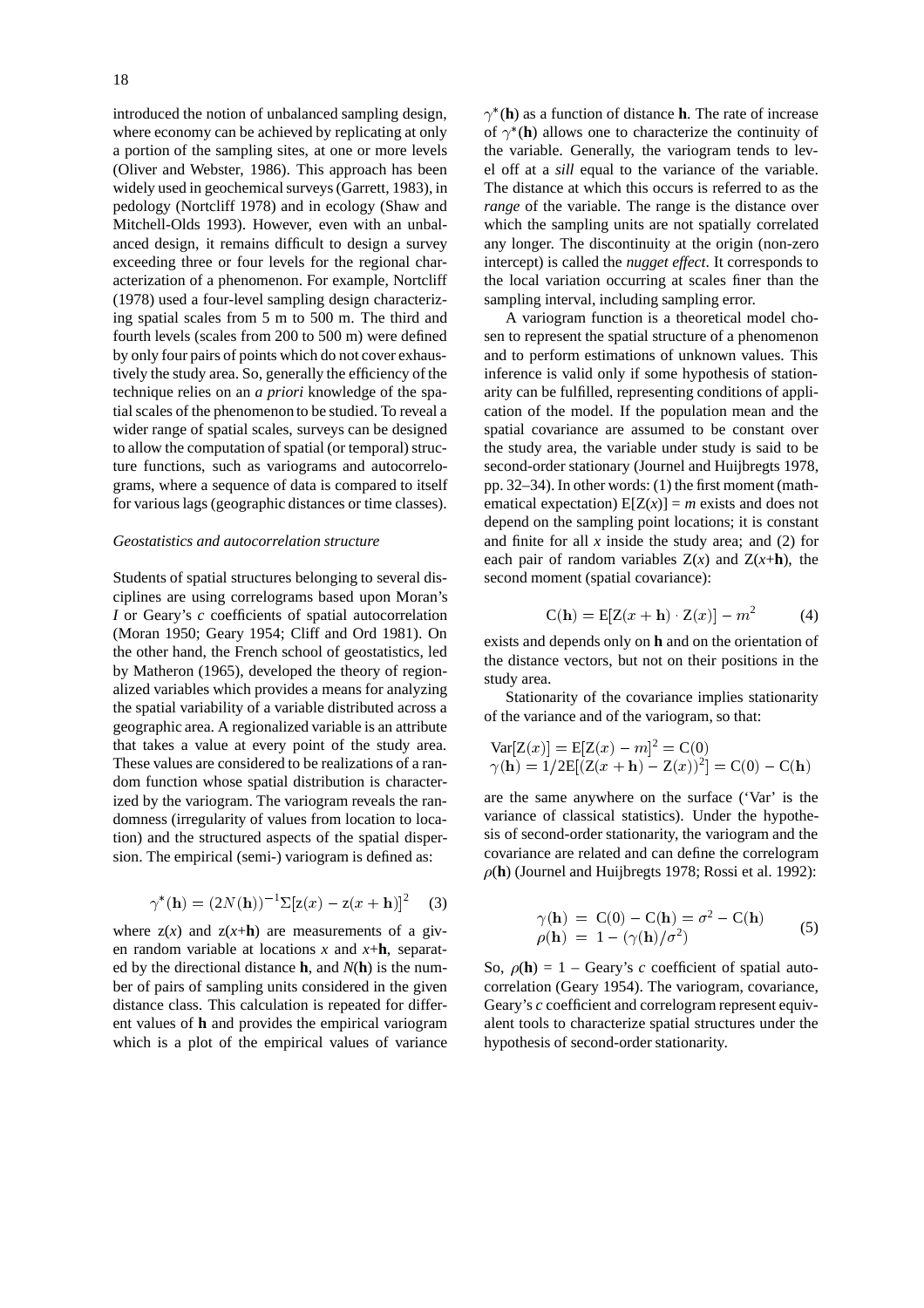The presence of a sill implies stationarity of the covariance, i.e., the covariance exists and depends only on vector **h** (second-order stationarity hypothesis). Models without a sill correspond to random functions that are said to be intrinsic only. Their *a priori* variance and covariance are not defined. The increments  $(z(x) - z(x+h))$  have a finite variance which does not depend on locations but only on **h**. If only the intrinsic hypothesis is satisfied, the variance is an increasing function of the size of the study area and the variogram is a monotonically increasing function of **h**. The intrinsic hypothesis is less restrictive than the second-order stationarity conditions; on the other hand, this hypothesis is always satisfied if the second-order stationarity conditions are satisfied. Even if interpolation or estimation are not the main purposes of a study, the shape of the variogram characterizes the spatial dispersion of a phenomenon and allows one to assess the appropriateness of the stationarity hypothesis. Models without sills may correspond to fractal dispersion (next section).

### *Fractal dimension and variogram*

The fractal dimension of transects and surfaces can be related to the variogram (Bolviken et al. 1992; Carr and Benzer 1991). For a fractal transect, the variogram follows the equation (Mandelbrot 1983, p. 353):

$$
\gamma(\mathbf{h}) = K \; \mathbf{h}^{2H} \tag{6}
$$

corresponding to a power model without a sill. The fractal dimension of a transect is given by:

$$
D = 2 - H \tag{7}
$$

(that of a surface would be given by  $D = 3-H$ ). This result allows one to calculate the fractal dimension *D* for a real data set from the log-log plot of the variogram:

$$
log(\gamma(\mathbf{h})) = \alpha + \beta \log(\mathbf{h}) \tag{8}
$$

The slope  $\beta$  (= 2*H*) of the equation is then equal to 4-2*D*. So, a fractal transect represents a spatial dispersion characterized and modeled by a power model variogram (eq. 6). For a transect, if a variable has its values randomly distributed in space (no autocorrelation), *D* equals 2. Burrough (1981) and Palmer (1988) have calculated fractal dimensions from empirical variograms for transects in one dimension. He et al. (1994) have calculated the fractal dimensions of



*Figure 1*. Empirical variogram values for the density of *Macomona liliana* along the transects perpendicular to the shoreline of the Wiroa Island sandflat: a) variogram values plotted as a log-log graph; the power function  $\log \gamma(\mathbf{h}) = \alpha + \beta \log(\mathbf{h})$  is fitted to the variogram between 1 m and 20 m ( $\beta$  = 0.12). b) Empirical variogram values and exponential variogram model.

tree density, species richness and Shannon diversity in a tropical forest plot (i.e. a surface).

The variogram of the density of *Macomona liliana* along the transects perpendicular to the shoreline of the Wiroa sandflat is given as a log-log plot of  $\gamma$ (**h**) *versus* **h** (Fig. 1a). A straight line can be fitted to the empirical values between 1 m and 20 m, with a slope corresponding to a fractal dimension  $D = 1.94$ . This high value, close to 2, indicates a rugged surface, with variation mostly occurring at fine scale.

Computation of the fractal dimension corresponds to the fit of a variogram power model to the spatial dispersion of the variable of interest. The power model, which describes a self-similar fractal, corresponds to a phenomenon with an unlimited capacity for spatial dispersion and with an undefined *a priori* variance. So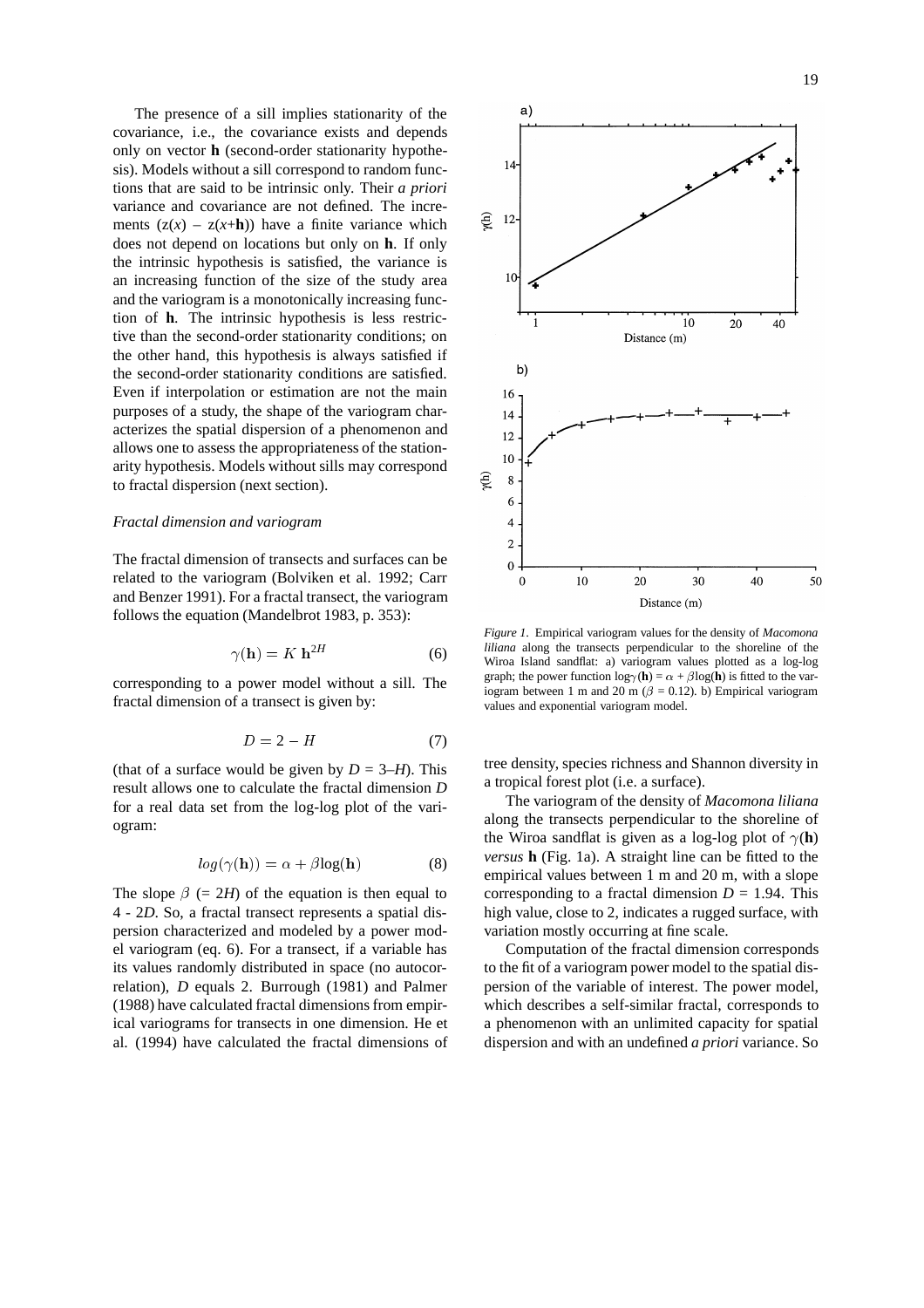the fractal nature or the self-similarity of the phenomenon is only defined locally, near the origin where the variogram is linear in the log-log plot. It is bounded by a lower and an upper scale of self-similarity which are 1 and 20 m in the present case.

Figure 1b shows that an exponential model can also be fitted to the empirical variogram values of the density of *Macomona liliana* along the transects perpendicular to the shoreline, between 1 m and 45 m. The exponential model has a sill and a defined and finite *a priori* variance. The model has a range of 17 m and a sill of 14.2. The nugget effect (random variation) represents 66.9% of the spatial variation  $(= 9.5/14.2)$ . The structured spatial variation accounts for 33.1%  $[=(14.2-9.5)/14.2]$  of the total spatial variation. This example shows that both the exponential and fractal models can describe the same reality. From a methodological point of view, examination of the empirical variogram is, however, much more informative than the simple calculation of a fractal dimension.

#### *Analysis of variance and variogram*

Greig-Smith (1952) and Ludwig and Goodall (1978) proposed the paired-quadrat variance method which calculates the variance between quadrats at particular spacings. These authors pointed out that the variance estimates are not derived from independent data, so the usual tests of significance cannot be applied. But the technique can be useful for descriptive purposes and to calculate variance components corresponding to particular spatial scales. The paired-quadrat variance estimate of Ludwig and Goodall (1978) exactly corresponds to the variogram (equation 3).

The link between a variogram and the classical analysis of variance applied to nested surveys was pointed out by Miesch (1975) and Ver Hoef et al. (1993). Miesch (1975) used the additive scheme of equation (2), where a component  $\sigma_{\mathbf{h}}^2$  is a measure of the variance at scales finer than **h**, and a component  $\sigma_{2h}^2$  is a measure of the variance at scales between **h** and 2**h**. On the other hand, variogram values measured at distances **h** and 2**h** represent all the variance at scales finer than **h** and 2**h** respectively. Considering the *k*th level of a nested design, the relationship between the variogram and the variance components is given by:

$$
\gamma(k \cdot \mathbf{h}) = \sigma_{\mathbf{h}}^2 + \sigma_{2\mathbf{h}}^2 + \dots + \sigma_{k\mathbf{h}}^2 \tag{9}
$$

In the field of vegetation science, grids of continuous quadrats have been studied by agglomeration, whereby groups of adjacent quadrats are combined hierarchically into blocks of different sizes (Greig-Smith 1952). This agglomerative technique uses the formalism of nested ANOVA. Sums of squared differences between adjacent blocks (for blocks containing *r* quadrats) are calculated and plotted against block size. A peak in this plot characterizes the patch size and the scale of pattern. Ver Hoef et al. (1993) have demonstrated that the method corresponds to the first lag of a variogram calculated for a given block size. Gardner (1997) pointed out that the main problems with this agglomerative approach are the inefficiency of the sampling technique and the limited extent of scales that can be detected by this method.

# **Test case 1: Nested spatial structures of tree density in the Pasoh forest**

Figure 2 shows the empirical variograms for the northsouth and east-west directions and the fitted model describing tree density for the species *Macaranga lowii* measured in 10 m  $\times$  10 m quadrats in the Pasoh forest. These empirical variograms show abrupt changes in their slopes at a distance of approximately 50 m, revealing the existence of more than one scale of variation. The empirical variogram exhibits a superposition of different scales of variation, called "intermeshed" or "nested structures", each scale adding its own contribution. The resulting model can be adequately represented by combining simple variogram models with different ranges and with their own structured variance components, each one characterizing the variability at a particular scale.

The variogram model of tree density in the eastwest direction has three components indicated by the discontinuities in the shape of the empirical variogram. Its parameters are given in Table 1. The global model reaches a sill at a distance of approximately 500 m. The variance of the data is equal to this sill value (1.46). The nugget effect (model 0 in Table 1), corresponding to the amount of fine-scale random variation in the data, represents more than 37% of the spatial variation  $(= 0.55/1.46)$ . The nugget effect reflects micro-structures at scales finer than the sampling interval and an integration of the measurement errors.

The structured spatial variation exhibits two structures corresponding to a pronounced increase at small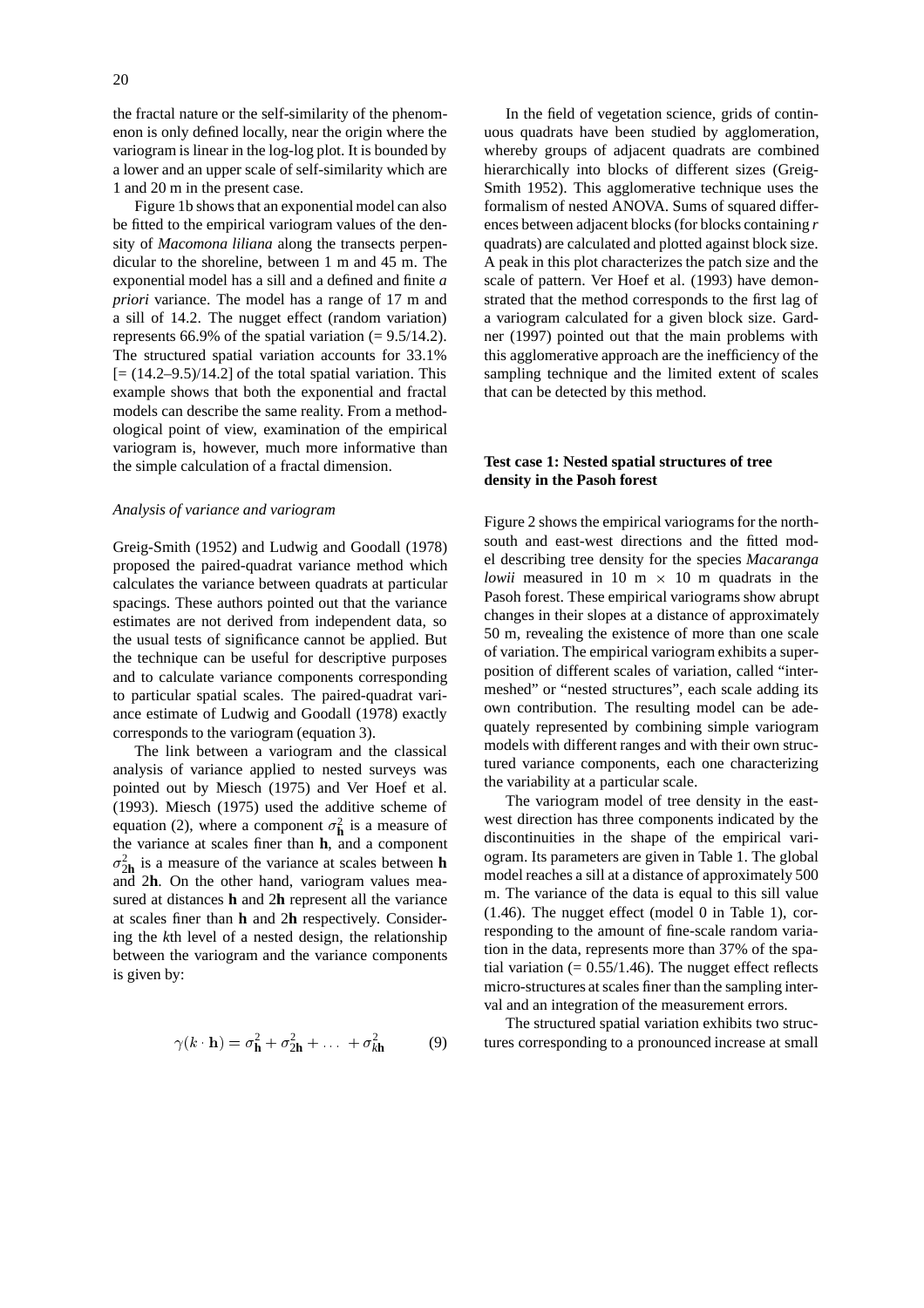

*Figure 2.* Empirical directional variograms (north-south and east-west) for density values of the tree species *Macaranga lowii* in 10 m  $\times$  10 m quadrats, with a 10 m sampling interval; a three-component model is fitted to the east-west variogram (Tab. 1).

*Table 1*. Parameters of nested variogram models for tree density (east-west direction) in 10 m  $\times$ 10 m quadrats (visually adjusted parameters). *C*<sup>0</sup> is the nugget effect,  $C_n$  is the variance component associated to a given structured spatial scale and *a*<sup>n</sup> is the practical range of the model.

| Model                                            | Parameters                                   |                                               |
|--------------------------------------------------|----------------------------------------------|-----------------------------------------------|
| 0. Nugget effect<br>1. Spherical<br>2. Spherical | $C_0 = 0.55$<br>$C_1 = 0.68$<br>$C_2 = 0.23$ | $a_1 = 50 \text{ m}$<br>$a_2 = 500 \text{ m}$ |

lag distances (0–50 m) and a long-range structure (0– 500 m). The global variogram is modeled by two spherical models (models 1 and 2 in Table 1). The most important part of the structured spatial variation is related to a local scale where the zone of influence (range) is approximately 50 m. This structure accounts for 47%  $(= 0.68/1.46)$  of the total spatial variation. The long-range component is 500 m long and it accounts for 16% of the total spatial variation. It would be possible to add a periodic component modeled by a function such as:

$$
\gamma(\mathbf{h}) = C[1 - \cos(2\pi \cdot \mathbf{h}/a)] \quad (10)
$$

where *a* is the period of the model. However, as indicated by the amplitude of cycles, this structure would account for less than 5% of the spatial variance and it is difficult to differentiate it from random sampling fluctuations in the variogram computation.

In the north-south direction, the short-range structure is recognized, but the long-range structure reaches higher variogram values than in the east-west direction, corresponding to a slight zonal anisotropy. This type of pattern expresses different degrees of overall spatial variability depending on the direction.

The nested spatial structures can indicate environmental, biological, or behavioral influences that are shaping the spatial patterns of tree density. Environmental, biological, or other variables are needed to relate ecological phenomena to these spatial scales of variation; see for instance Borcard and Legendre (1994) for a method to investigate this question. The spatial pattern features indicate that for this tract of tropical rain forest, 50 ha in area, an important proportion of the spatial variation of tree density occurs at scales finer than 50 m. So, the spatial analysis provides the scale of investigation to understand the underlying phenomena producing the spatial pattern of tree species. In the next section, we will suggest simple sampling designs enabling the detection of a wide range of spatial structures and showing the relationships among nested spatial scales.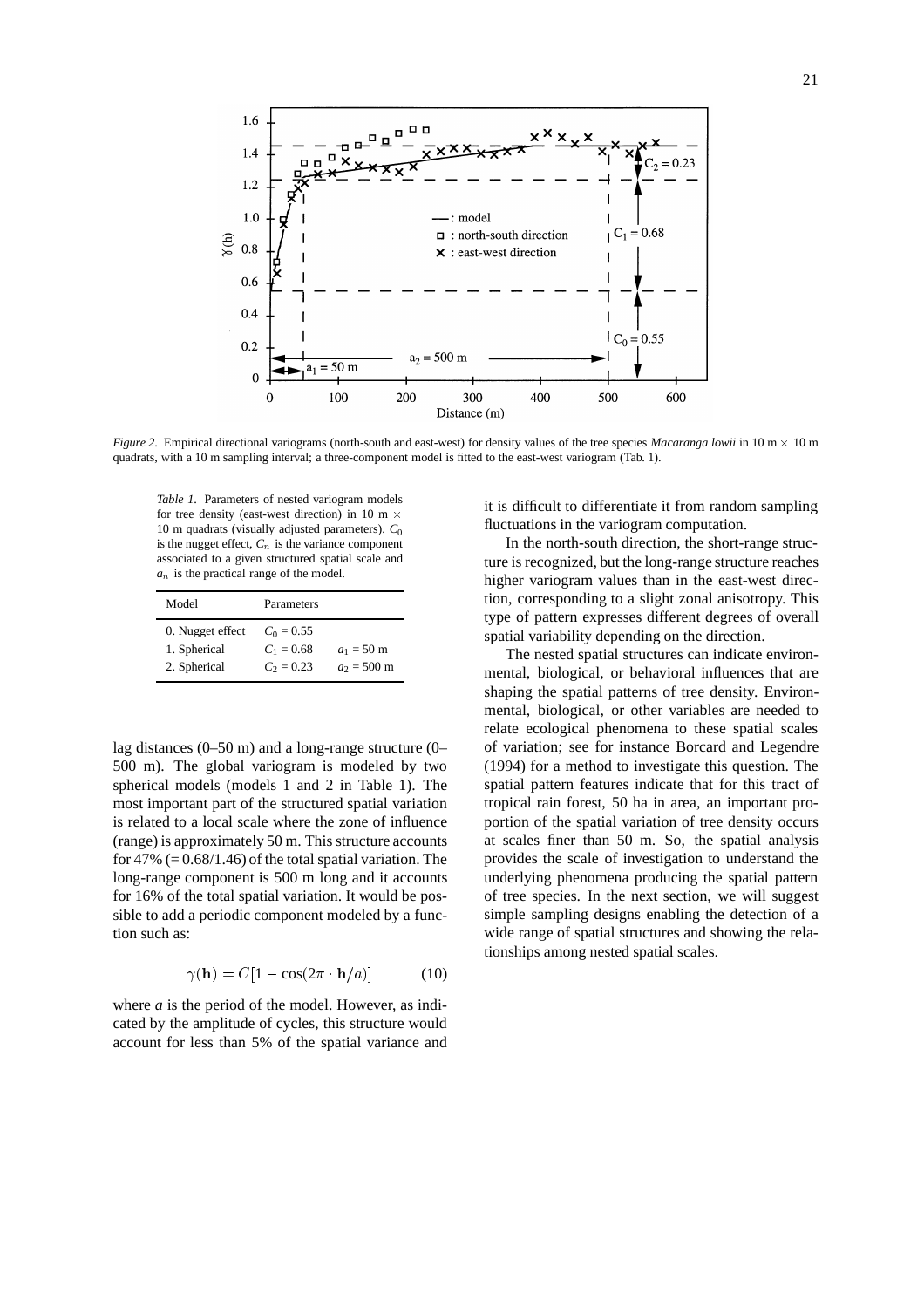# **Test case 2: Detection of spatial scales, and design of a mollusk sampling program**

Variograms provide methodological information that may be used at an early stage in ecological surveys. They enable the estimation of suitable sampling intervals for detecting specific components with particular spatial continuities. The sampling interval has a determining influence on the detection of specific structures and phenomena with a particular continuity. In the vegetation data of the previous test case, for example, a sampling interval of 50 m would not have enabled the detection of the fine-scale structures which have been revealed by a sampling interval of 10 m (compare Fig. 3 to Fig. 2). Using a sampling interval of 50 m, the fine-scale structure (range  $= 50$  m) appears as a pure nugget effect (Fig. 3). Thus such sampling schemes cannot allow for the distinction between fine (range  $= 50$  m) and broad (range  $= 500$  m) spatial scales. A pure nugget effect represents the perception of a high degree of homogeneity of the variable of interest: no aggregation, no cycle, no spatial trend, etc. There is no local differentiation and zones of low and high abundances cannot be identified. As in classical statistical theory, at every location in the study area, the best estimator of the abundance is the mean abundance. It should be noted that the most important part of the spatial variation occurs at scales finer than 50 m. To understand this spatial variation, the sampling scheme must allow the identification of local biological and environmental factors controlling the spatial distribution of trees.

Our perception of the random component is closely related to the scale of observation. The random component represents variation occurring at scales finer than the sampling interval and includes: (1) the variance due to high frequencies, which cannot be detected using the sampling interval that has been used in the study (or in the variogram calculation); and (2) the variance due to the survey method itself (counting, sampling unit processing, etc.).

The detection of fine spatial scales and the reduction of the random component may be achieved in two ways: (1) by increasing the sampling density in order to detect a wider spectrum of frequencies; or (2) by revisiting the sampling technique in order to collect observations more representative of each sampling location. The first method should always be considered in designing pilot studies, prior to a large survey effort. It will be effective only if a part of the random component is due to phenomena with fine spatial structures, which should be detected by a denser sampling grid. If the sampling units are collected at regular intervals, it is good practice to collect at least some sampling units at a smaller interval, which will allow the detection of nested scales if present. The basic sampling interval for the density measurements of the bivalve *Austrovenus* along the six transects of the Wiroa Island sandflat survey was 5 m, but additional sampling units have been collected 1 m from this first set of sampling units. The variogram shows that a fine-scale variance component is indeed present in the direction perpendicular to the shoreline (Fig. 4). This component could not have been detected with the sampling interval of 5 m only. The 1 m sampling interval allows the assignment of approximately one third of the spatial variance to a fine spatial scale of less than 5 m. So, to detect the main components of the spatiallystructured variability, a broad-scale sampling program should include a small sampling interval. In the direction parallel to the shoreline, no spatially-structured component is detected by the sampling design used in this study; the variogram only displays a nugget effect (Fig. 4). Likewise, Oliver and Webster (1986) and Fortin et al. (1989) have recommended the use of nested sampling designs and analysis of variance, in pilot studies, to avoid the problem of failing to detect phenomena occurring at fine spatial scales.

For studies dealing with variables where measurement error is anticipated, or where representative sampling units are difficult to collect, taking replicate sampling units may aid in determining if it is worth the effort to conduct an additional sampling campaign to detect finer-scale phenomena. The goal is to verify whether the residual variance (nugget effect) is larger than the variance due to analysis and sampling units processing. The combined sampling and analytical variance is calculated as follows:

$$
s_{sa}^2 = \frac{1}{N} \sum_{i=1}^{N} \left[ \frac{1}{n_i} \sum_{j=1}^{n_i} (x_{ij} - \overline{x}_i)^2 \right]
$$
 (11)

where *N* is the number of sites where replicates were collected,  $n_i$  is the number of replicates at each site  $i$ ,  $\overline{x}_i$  is the average value of replicates at site *i* and  $x_{ij}$  is the value of a replicate at site *i.* Obtaining a value of  $s<sup>2</sup>_{sa}$  smaller than the nugget effect allows the detection of phenomena whose extent is finer than the sampling interval. On the other hand, equality of these variances signifies that taking additional sampling units on a denser grid would not allow new high-frequency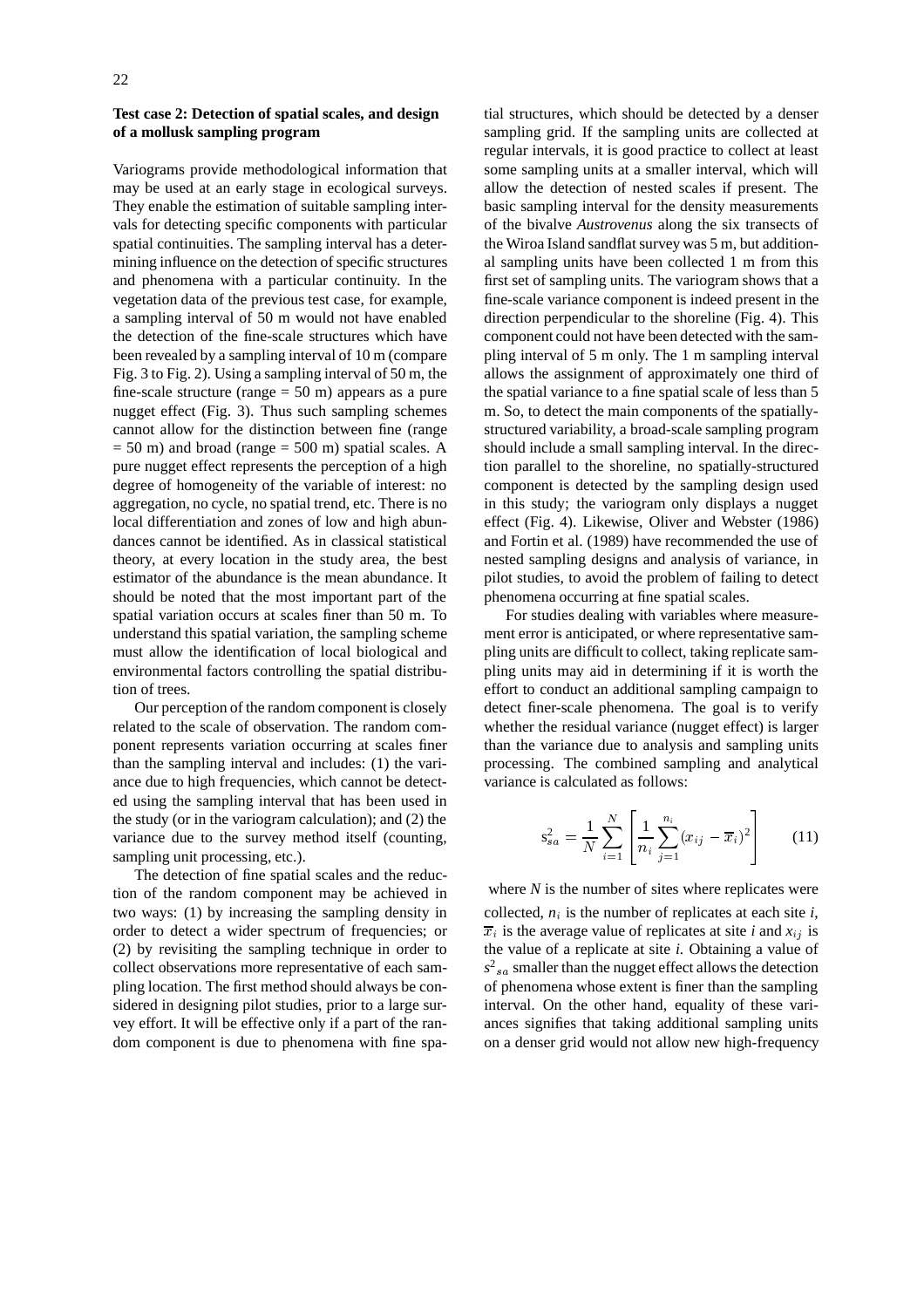

*Figure 3*. Empirical directional variograms of density values of the tree species *Macaranga lowii* for 10 m × 10 m quadrats, with a 50 m sampling interval.



*Figure 4*. Empirical variograms of the abundance of the bivalve *Austrovenus stutchburyi* along transects parallel and perpendicular to the shoreline of the Wiroa Island sandflat.

variation to be detected; the variation due to analysis and sampling is masking these frequencies. In such a case, it is preferable to improve the processing of sampling units or the analytical techniques, rather than to collect additional sampling units on a finer grid. This approach requires the collection of replicates at some sampling sites of the survey area (at least 30 to 50). We do not have such a data set to illustrate the method; we have merely suggested this simple technique to verify the occurrence of variation at short spatial scales. Classical analysis of variance is probably inappropriate to compare  $s<sup>2</sup>_{sa}$  to  $C_0$  because the sampling units are spatially autocorrelated, but this technique allows

nevertheless a useful evaluation of the corresponding variance ratio.

#### **Discussion**

Many environmental variables can be described by a spatial model that presents both a structured and a random component. This description of spatial heterogeneity contrasts with more traditional ways of considering spatial processes, where a homogeneous dispersion of variables in space is assumed. The hypothesis of homogeneous dispersion implies the independence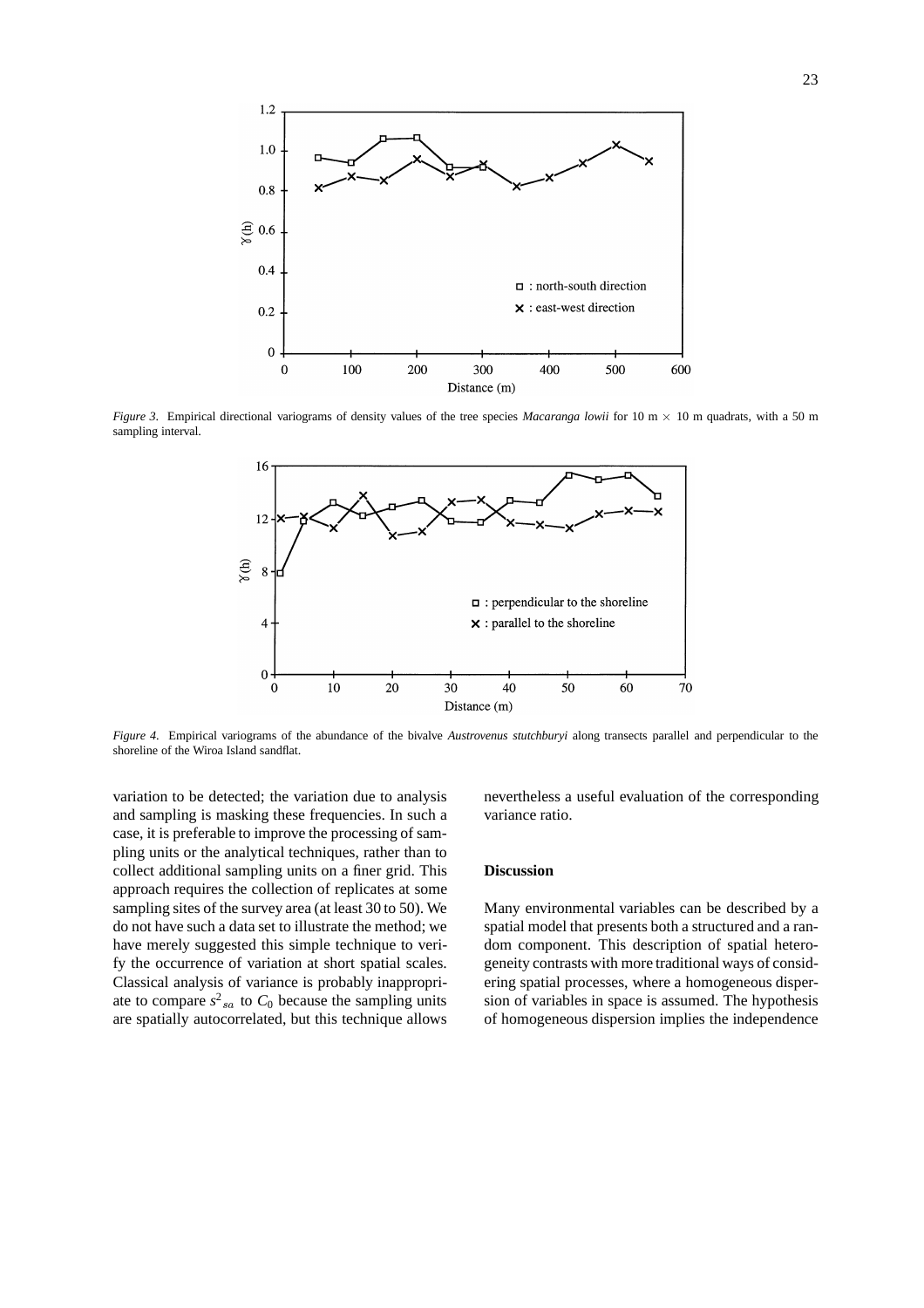of sampling units and does not allow for the search of local differentiation.

Several techniques have been used to detect spatially-structured variation. The classical analysis of variance, coupled with nested survey designs, is historically one of the first approaches used to detect spatial heterogeneity. The total variance is partitioned into variance components associated with distance classes. This approach, very useful for small surveys and preliminary investigations, is difficult to implement effectively in large surveys and for more than three or four levels of replication. Therefore, we generally have few spatial variance measurements and the efficiency of the technique depends on the investigator's *a priori* knowledge of the spatial scales of variation of the phenomenon. To reveal a wider range of spatial scales, surveys can be designed to use similarity association measures (variograms, autocorrelation functions) where a data sequence is compared to itself for various lags (geographic distances, or time distance classes). These techniques are easy to adapt to regular or stratified random sampling designs. Using such regular sampling schemes, we have shown that it is useful to collect sampling units at two different scales of observations, making possible the detection of nested structures and providing solutions to reduce the amount of random variation in the survey.

It has been shown that under the hypothesis of second-order stationarity, the variogram, spatial covariance and correlogram represent equivalent tools to characterize spatial structures. Moreover, variogram and classical analysis of variance are closely linked, since the cumulative variance components of a nested scheme form the variogram. The variogram reflects the variance components acting at different scales, enabling the extent of the zone of influence of a phenomenon to be characterized and, therefore, providing useful information about the nature of the phenomenon. The recognition of scales of variation may have an impact on the sampling methodology used in surveys, suggesting that sampling unit spacing should be chosen according to the extent of the component of interest. Variograms also enable the proportion of the structured spatial variance resulting from a specific sampling interval to be estimated.

#### **Acknowledgments**

The broad-scale forest plot at the Pasoh Forest Reserve is an ongoing project of the Malaysian Government, directed by the Forest Research Institute of Malaysia through its Director-General, Datuk Dr. Salleh Nor, under the leadership of N. Manokaran, Peter S. Ashton, and Stephen P. Hubbell. Mr. K. Kochummen supervised the initial identification of trees while a Senior Fellow at the Smithsonian Tropical Research Institute. Supplemental funds from the following sources are gratefully acknowledged: National Science Foundation (USA) BSR Grant No. INT-84-12201 to Harvard University through Peter S. Ashton and Stephen P. Hubbell; Conservation, Food and Health Foundation, Inc. (USA); United Nations, through the Man and the Biosphere program, UNESCO-MAB grants nos. 217.651.5, 217.652.5, 243.027.6, 213.164.4, and also UNESCO-ROSTSEA grant no. 243.170.6; NSERC grant No. OGP7738 to P. Legendre.

The December 1993 benthos sampling on the Wiroa Island sandflat, New Zealand, has been conducted, under the direction of Drs. Rick D. Pridmore and Simon F. Thrush, by a scientific team belonging to the Ecosystems division of the National Institute of Water and Atmospheric Research (NIWA) of New Zealand, prior to an international workshop held and financed by that Institute in January and February 1994. Travel support to P. Legendre, as well as access to this data base, are gratefully acknowledged.

#### **References**

- Bellehumeur, C., P. Legendre and D. Marcotte. 1997. Variance and spatial scales in a tropical rain forest: changing the size of sampling units. Plant Ecology 130: 89–98.
- Bolviken, B., P.R. Stokke, J. Feder, T. Jossang. 1992. The fractal nature of geochemical landscapes. J. Geochem. Explor. 43: 91– 109.
- Borcard, D. and P. Legendre. 1994. Environmental control and spatial structure in ecological communities: an example using oribatid mites (Acari, Oribatei). Environmental and Ecological Statistics 1: 37–61.
- Burrough, P.A. 1981. Fractal dimensions of landscapes and other environmental data. Nature 294: 240–242.
- Burrough, P.A. 1987. Spatial aspects of ecological data. *In* Data Analysis in Community and Landscape Ecology. pp. 213–251. Edited by R.H.G. Jongman, C.J.F. ter Braak and O.F.R. van Tongeren. Pudoc, Wageningen.
- Carr, J.R. and W.B. Benzer. 1991. On the practice of estimating fractal dimension. Math. Geol. 23: 945–958.
- Cliff, A.D. and J.K. Ord. 1981. Spatial processes: models and applications. Pion, London.
- Cressie, N.A.C. 1991. Statistics for spatial data. John Wiley & Sons, New York.
- David, M. 1977. Geostatistical ore reserve estimation. Elsevier, Amsterdam.